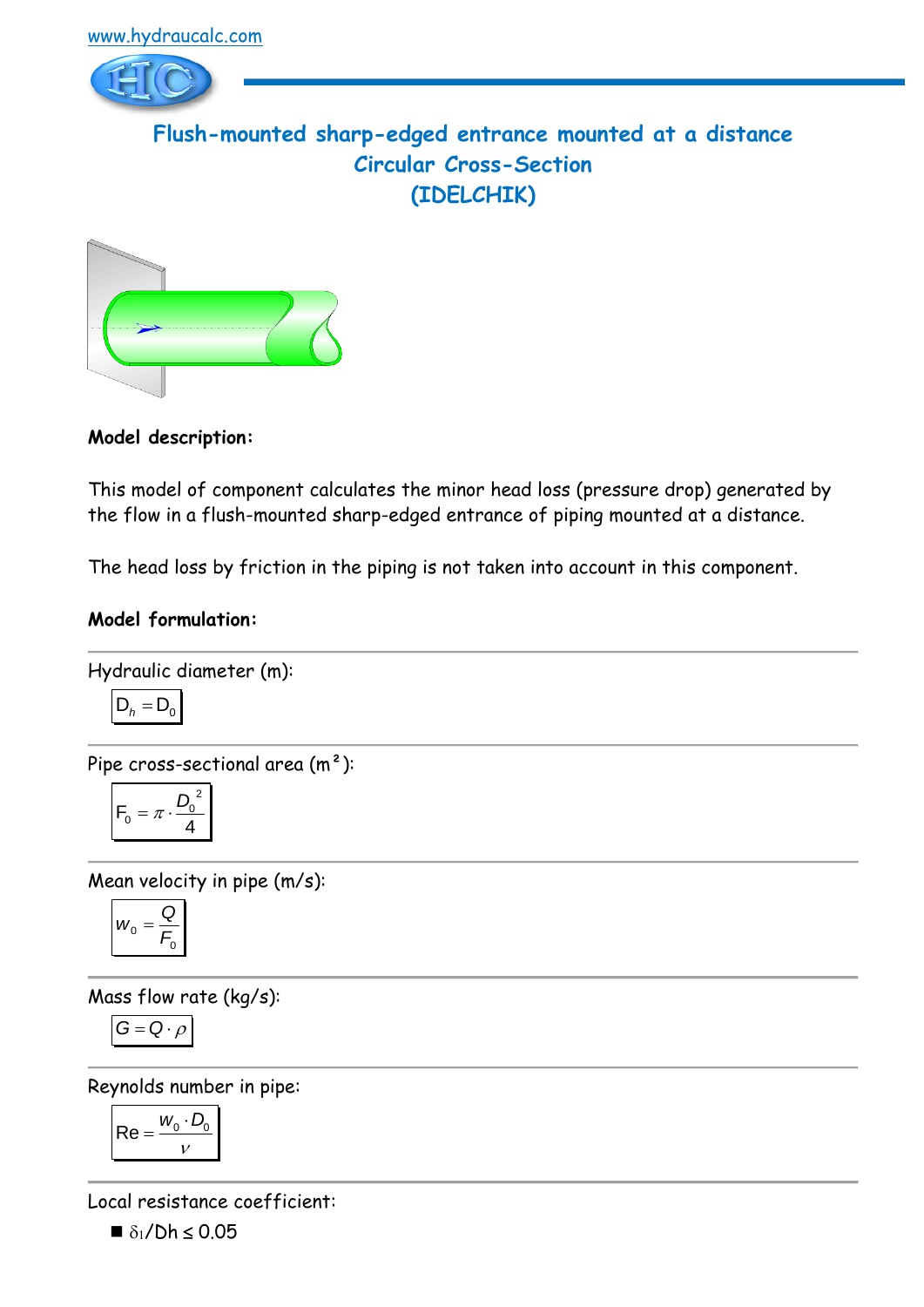

■ 
$$
\delta_1 / Dh > 0.05
$$
  
 $\sqrt{\frac{\zeta_{loc} = 0.5}{(1) \text{ diagram } 3.1}}$ 

Total pressure loss coefficient (based on mean velocity in pipe):

$$
\zeta = \zeta_{loc}
$$

Total pressure loss (Pa):

$$
\Delta P = \zeta \cdot \frac{\rho \cdot w_0^2}{2}
$$

Total head loss of fluid (m):

$$
\Delta H = \zeta \cdot \frac{w_0^2}{2 \cdot g}
$$

Hydraulic power loss (W):

 $Wh = \Delta P \cdot Q$ 

#### **Symbols, Definitions, SI Units:**

- D<sup>h</sup> Hydraulic diameter (m)
- D<sup>0</sup> Pipe diameter (m)
- $F_0$  Pipe cross-sectional area  $(m^2)$
- $Q$  Volume flow rate  $(m^3/s)$
- $w_0$  Mean velocity in pipe  $(m/s)$